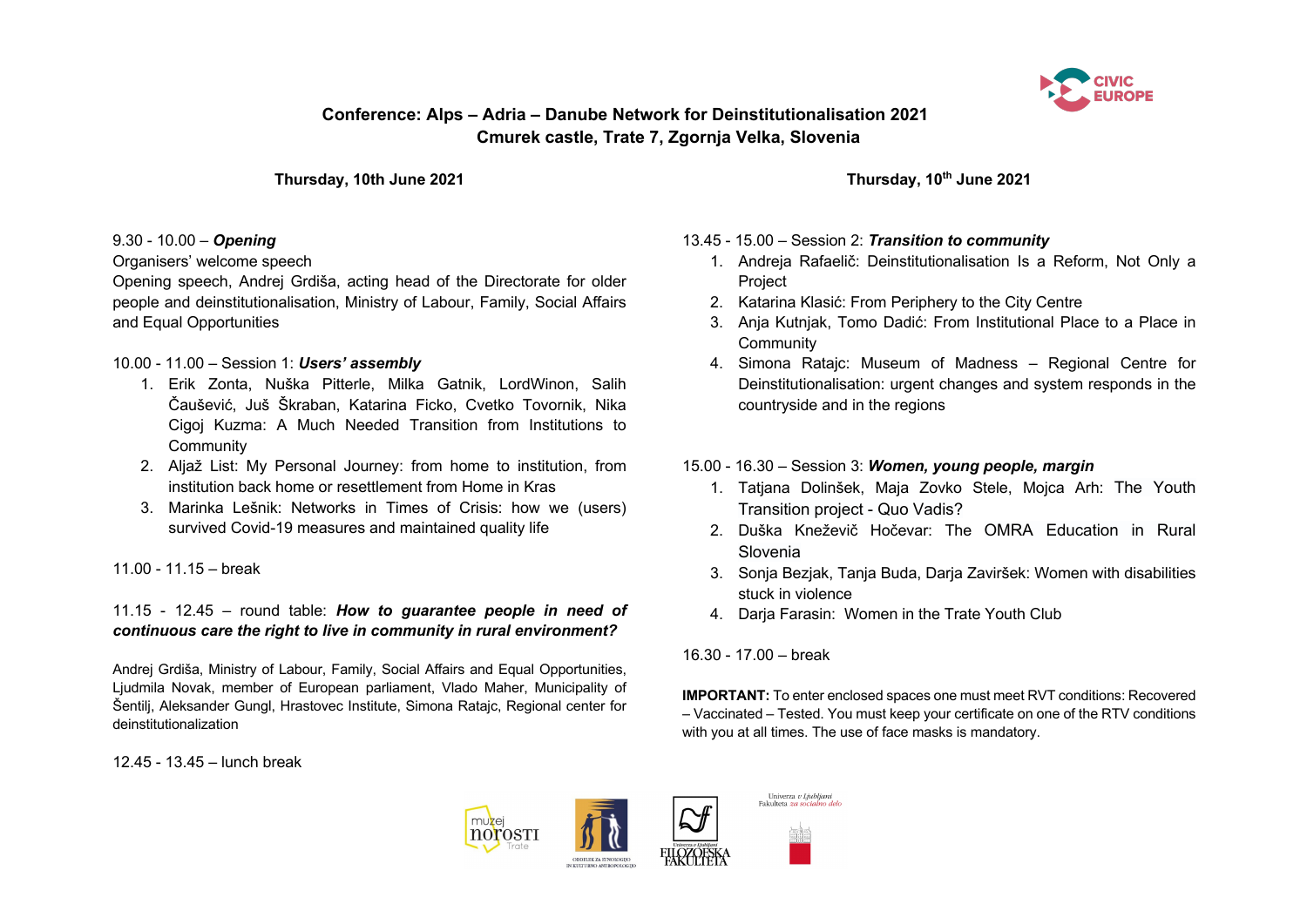

**Thursday, 10th June 2021**

#### 17.00 - 18.30 – Session 4: *Advocacy*

- 1. Mojca Urek: Statutory Advocacy in Mental Health: ten years later
- 2. Juš Škraban in Lara Brglez: Placement in Secured Wards by a Court Order and the Use of "special security measures" under Mental Health Act – obstacle along the path of deinstitutionalisation
- 3. Suzana Oreški in Tilen Recko: The Challenges of Enforcing Rights and Implementing Services within "projectomania" at the Altra NGO
- 4. Nika Cigoj: Peer-support to Live in Community: user to user for user
- 18.30 break

#### 19.00 - 19.40 Session 5: *Memory*

- 1. Darja Zaviršek, Asylum Practice of Social Services in the Period of State Socialism
- 2. Tanja Buda, Eugenics as a Form of Social Control over Women with Intellectual Disabilities Who Took Care of Their Children

21.00 documentary film screening: Museum of Madness (Amir Muratović)

**IMPORTANT:** To enter enclosed spaces one must meet RVT conditions: Recovered – Vaccinated – Tested. You must keep your certificate on one of the RTV conditions with you at all times. The use of face masks is mandatory.

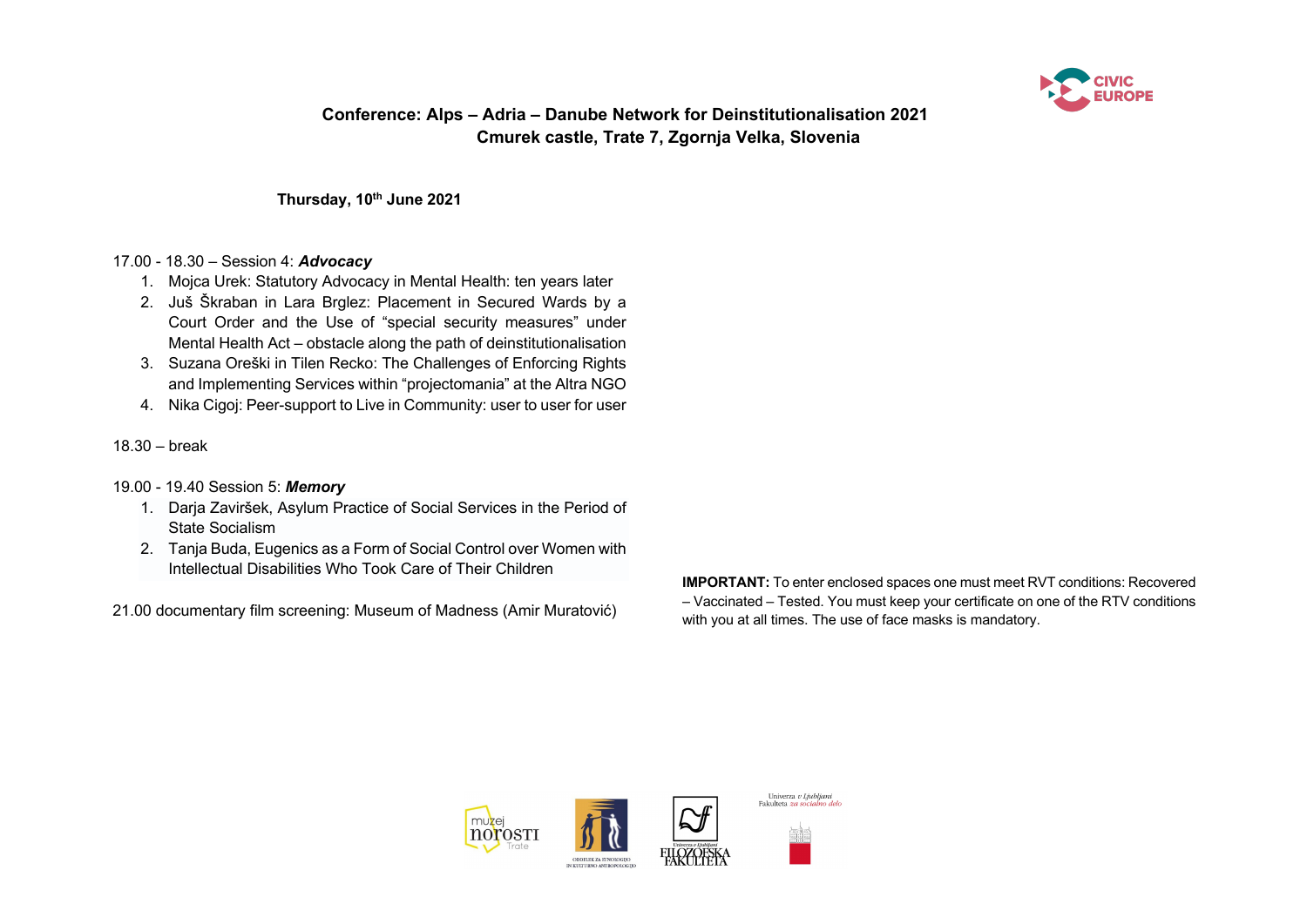

### **Friday, 11th June 2021**

9.30 - 10.00 – *Opening: greeting and report on the first day*

## 10.00 - 11.30 – Session 6: *The Conundrum of Deinstitutionalisation*

- 1. Vito Flaker: The Authoritative Inertia of Total Institutions
- 2. Saša Lesjak, Nevenka Kos, Maruša Janet Štader: Individual Project of Moving from Institution to Self-dependent Life
- 3. Saša Bezjak: Creativity not therapy, but rather an artistic expression
- 4. Anđelka Prvulović in Samo Pirec: Deinstitutionalisation in Serbia: A question of projectisation
- 5. Darinka Lečnik-Urbancl: Four Paws Personal Assistants

### 11.30 - 12.00 – break

- 12.00 13.30 Session 7: *Burdensome Heritage*
	- 1. Rajko Muršič: On Silence, Absence, and Ignorance: Trate and Its **Heritage**
	- 2. Jože Hudales: Student Exhibition at the Museum of Madness a case of "burdensome heritage"
	- 3. Sonja Bezjak: Museum of Madness: place of remembrance, testimony and social change
	- 4. Barbara Kotnik: Collecting the Testimonies of People with Experience of Institution: a passage from personal memory to collective awareness

# **Friday, 11th June 2021**

### 15.00 - 16.30 – Session 8: *Prisoners of the pandemic*

- 1. Elen Uršič: The Application of Art Therapy Fractal Drawing in Times of Crisis - Covid 19
- 2. Kaja Zoran in Andraž Kapus: Open Doors
- 3. Karmen Vodenik: Hearing Impaired and Hard of Hearing understanding communication barriers in times of epidemic
- 4. Vanessa Benak Cvijanović: The Living World of Users in Times of Epidemic
- 5. Iva Anžlovar: The Role of Community Care during Covid-19. (Zavod Franko Maribor)

16.30 - 17.00 – break

17.00 - 18.30 – Session 9: **Superheroines from behind the walls** Nika Cigoj Kuzma, Sabina Čobec, Katarina Ficko, Simona Ratajc

18.30 – open slot/time for socialising

20.30 music concert featuring NEA

**IMPORTANT:** To enter enclosed spaces one must meet RVT conditions: Recovered – Vaccinated – Tested. You must keep your certificate on one of the RTV conditions with you at all times. The use of face masks is mandatory.

13.30 - 15.00 – lunch break





Univerza v Ljubljani<br>Fakulteta za socialno d